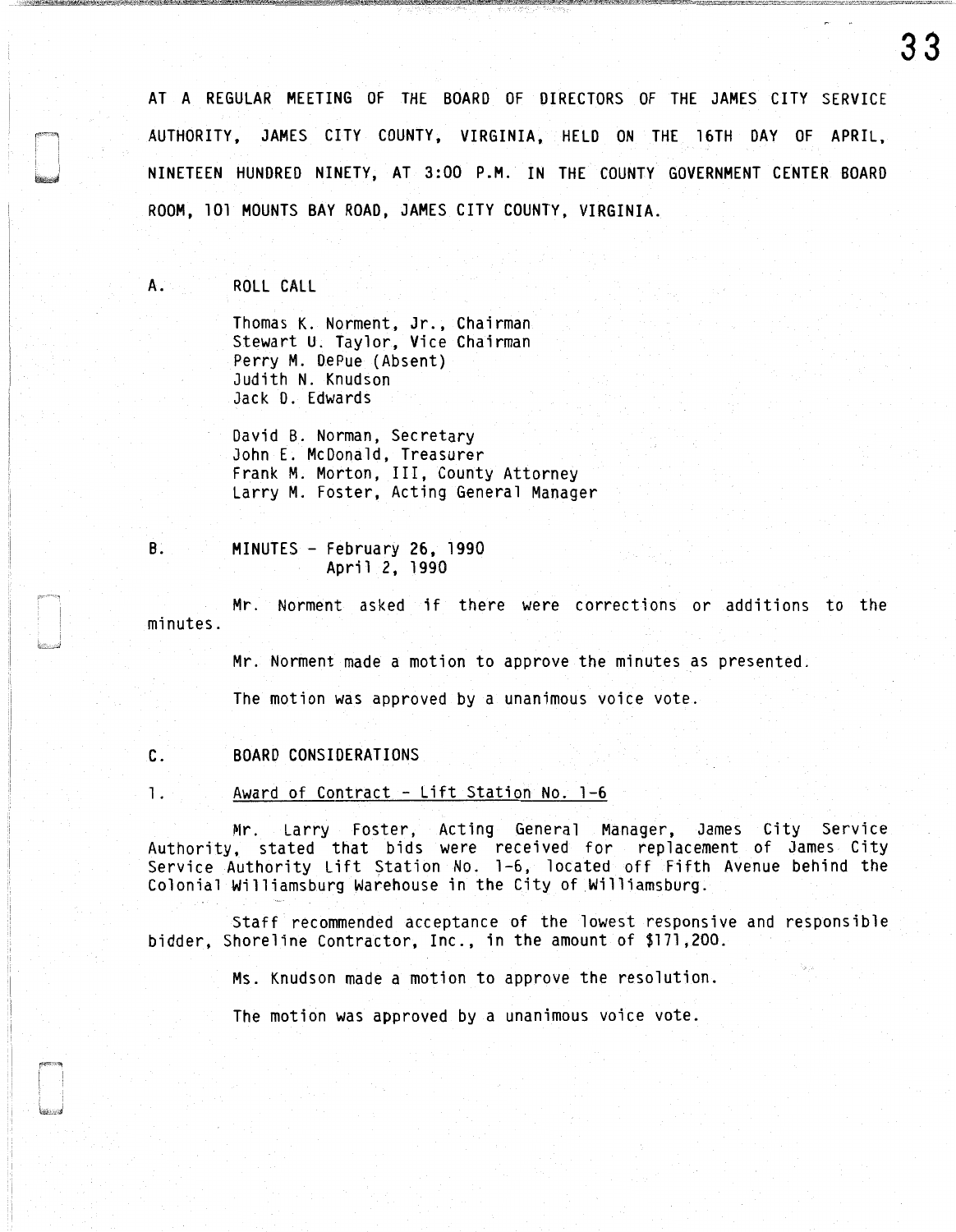### RESOLUTION

 $-2-$ 

# CONTRACT FOR REPLACEMENT OF PUMPING STATION NO. 1-6

WHEREAS, the James City Service Authority publicly opened bids for the Pump Station No. 1-6 Replacement on March 20, 1990; and

WHEREAS, it has been determined that the lowest responsive and responsible bid

of \$171,200 was that submitted by Shoreline Contractors, Inc.; and WHEREAS, funds are available in the James City Service Authority Capital

NOW, THEREFORE, BE IT RESOLVED that the Board of Directors for the James City Service Authority, James City County, Virginia, hereby approves the award of the contract for the replacement of Pumping Station No. 1-6 to Shoreline Contractors, Inc., on the basis of their bid of \$171,200 and authorizes and directs the Acting General Manager for the Authority to execute a contract for this work.

 $2.$ 

FY 91 Budget/Water and Sewer Rates

Mr. Foster stated the FY 91 appropriations and changes to the water and sewer rates were discussed during public hearings and budget work sessions.

Staff recommended approval of the attached resolutions.

Mr. Norment made a motion to approve the resolutions.

By voice, the vote was: AYE: Edwards, Knudson, Norment (3). NAY: Taylor (1). ABSENT: DePue (1).

1.

FY 91 Appropriation - James City Service Authority

### RESOLUTION

### RESOLUTION OF APPROPRIATION

## JAMES CITY SERVICE AUTHORITY

WHEREAS, the Secretary has prepared a proposed budget for the fiscal year beginning July 1, 1990, and ending June 30, 1991; and WHEREAS, the Board of Directors has considered said budget and does now

NOW, THEREFORE, BE IT RESOLVED by the Board of Directors of the James City

Service Authority, James City County, Virginia, that the following amounts are hereby adopted and appropriated for operations and

34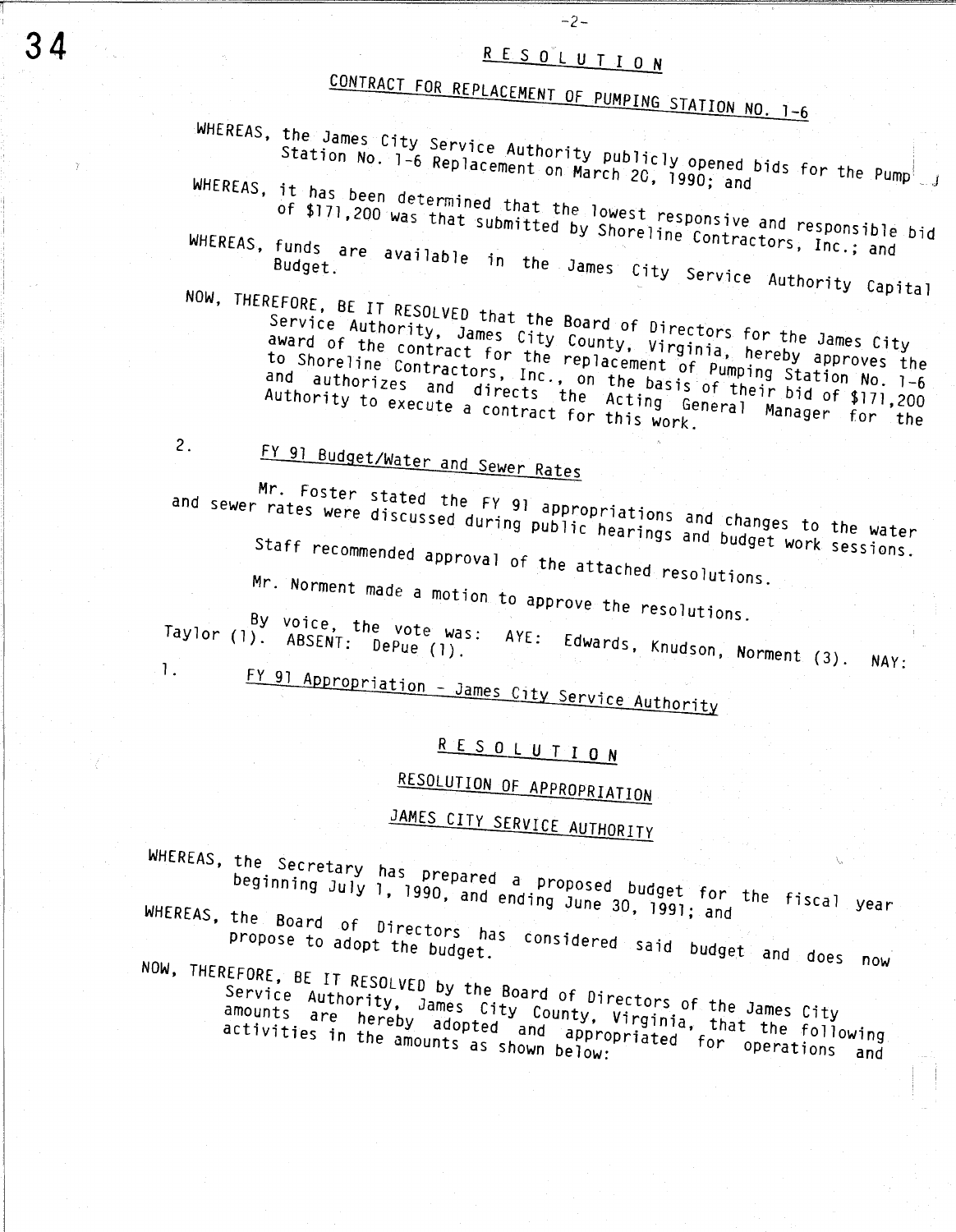$-3-$ 

| Water Fund - Revenues:                                           |                  |
|------------------------------------------------------------------|------------------|
| Service Charges                                                  | \$2.019.133      |
| Water Fund - Expenditures:                                       |                  |
| James City Service Authority<br>Administration, Operations and   |                  |
| Maintenance                                                      | \$1,681,377      |
| Capital Projects<br>Debt Service                                 | 328,756<br>9,000 |
|                                                                  | \$2.019.133      |
| The following amounts are hereby appropriated in the Sewer Fund: |                  |
| Sewer Fund - Revenues:                                           |                  |
| Service Charges                                                  | \$2.345.170      |
| Sewer Fund - Expenditures:                                       |                  |
|                                                                  |                  |

| James City Service Authority   |             |
|--------------------------------|-------------|
| Administration, Operations and |             |
| Maintenance                    | \$1,926,926 |
| Interest Expense               | 75,000      |
| To Capital Projects            | 343.244     |
|                                |             |

\$2,345,170

35

3. That the following amounts are hereby appropriated for the funds as indicated below:

### OPERATIONS/ADMINISTRATIVE FUND

| Allocated to James City Service<br>Authority Funds<br>Capital Improvement Projects | \$2,469,517<br>50,000 |
|------------------------------------------------------------------------------------|-----------------------|
|                                                                                    | S2 519 517            |
| Expenditures:                                                                      |                       |
| Personnel Expenses                                                                 | \$1,685,068           |
| Operating Expenses                                                                 | 720,949               |
| Capital Outlay                                                                     | 113,500               |
|                                                                                    |                       |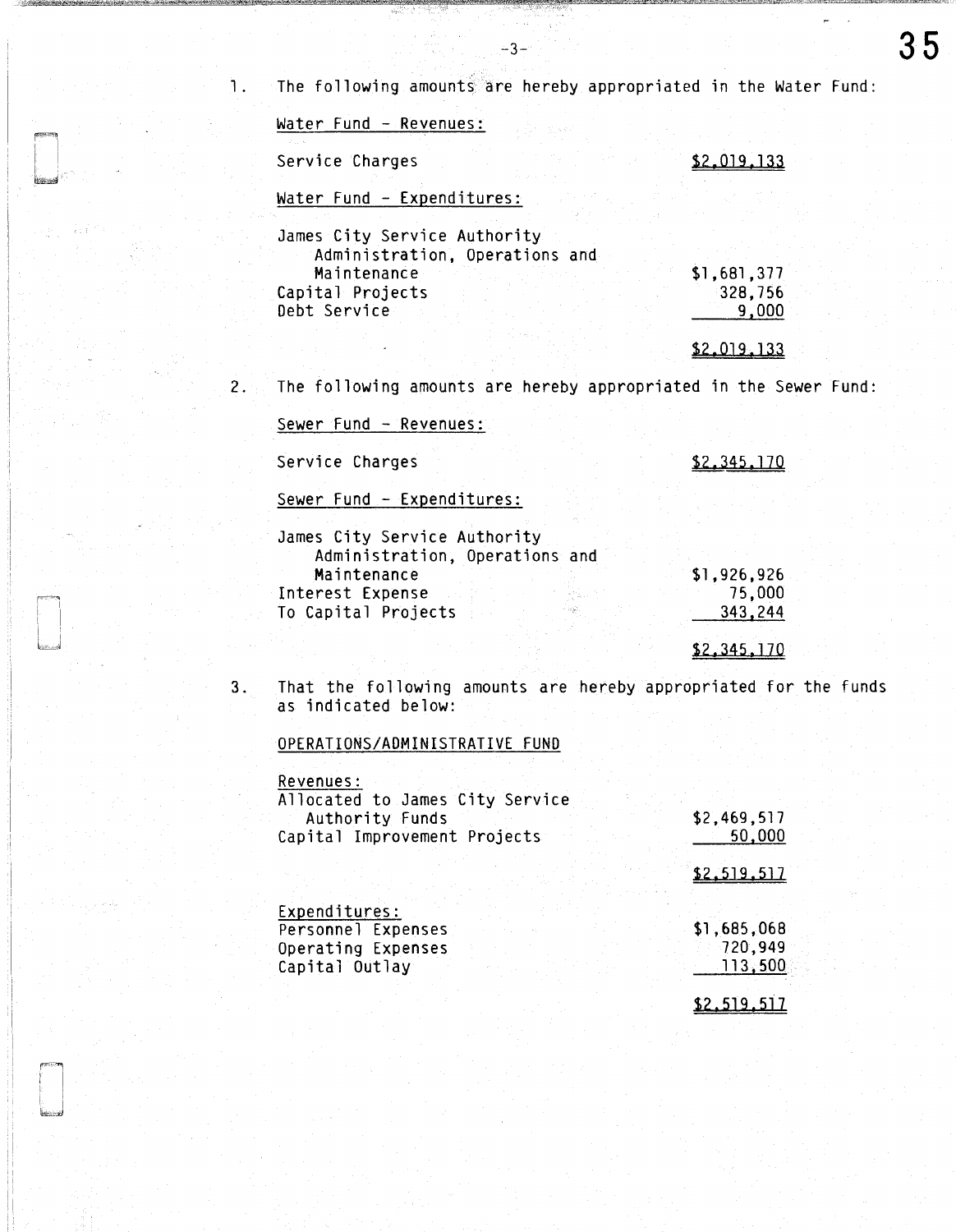#### CAPITAL IMPROVEMENTS PROGRAM

| Revenues:                |               |
|--------------------------|---------------|
| Water Fund               | \$<br>328,756 |
| Sewer Fund               | 343,244       |
| Facility Charge          | 853,000       |
|                          |               |
|                          | \$1.525.000   |
|                          |               |
| Expenditures:            |               |
| Water Supply/Reservoir   | 100,000       |
| Water Distribution       | 265,000       |
| Small System Acquisition | 50,000        |
| Water Transmission       | 360,000       |
| Sewer Improvements       | 700,000       |
| Capital Contingency      | 50,000        |
|                          |               |
| TOTAL                    |               |
|                          |               |

 $-4-$ 

#### 2. Utility Policy Changes - Water Rates FY 91

#### R E S 0 l U T I 0 N

#### UTILITY POLICY CHANGES

- WHEREAS, the Board of Directors of the James City Service Authority has held a public hearing on certain proposed changes to the Regulations Governing Utility Service.
- NOW, THEREFORE, BE IT RESOLVED that the Board of Directors of the James City Service Authority, James City County, Virginia, hereby adopts the attached changes to be effective for all bills mailed on or after July 1, 1990.
	- 1. Set the retail service rate for the water service at \$2.50 per thousand gallons (\$1 .875 per hundred cubic feet).
	- 2. Establish a Plan Review Fee Schedule as follows:

#### Rezonings

| 10 acres or less                       |  |  |  |  | \$ 50 |
|----------------------------------------|--|--|--|--|-------|
| Greater than 10 but less than 50 acres |  |  |  |  | \$100 |
| Greater than 50 acres                  |  |  |  |  | \$150 |

| Special Use Permits |  |  |  |       |
|---------------------|--|--|--|-------|
| Mobile Home         |  |  |  | N/A   |
| Other               |  |  |  | \$ 50 |



~

LJ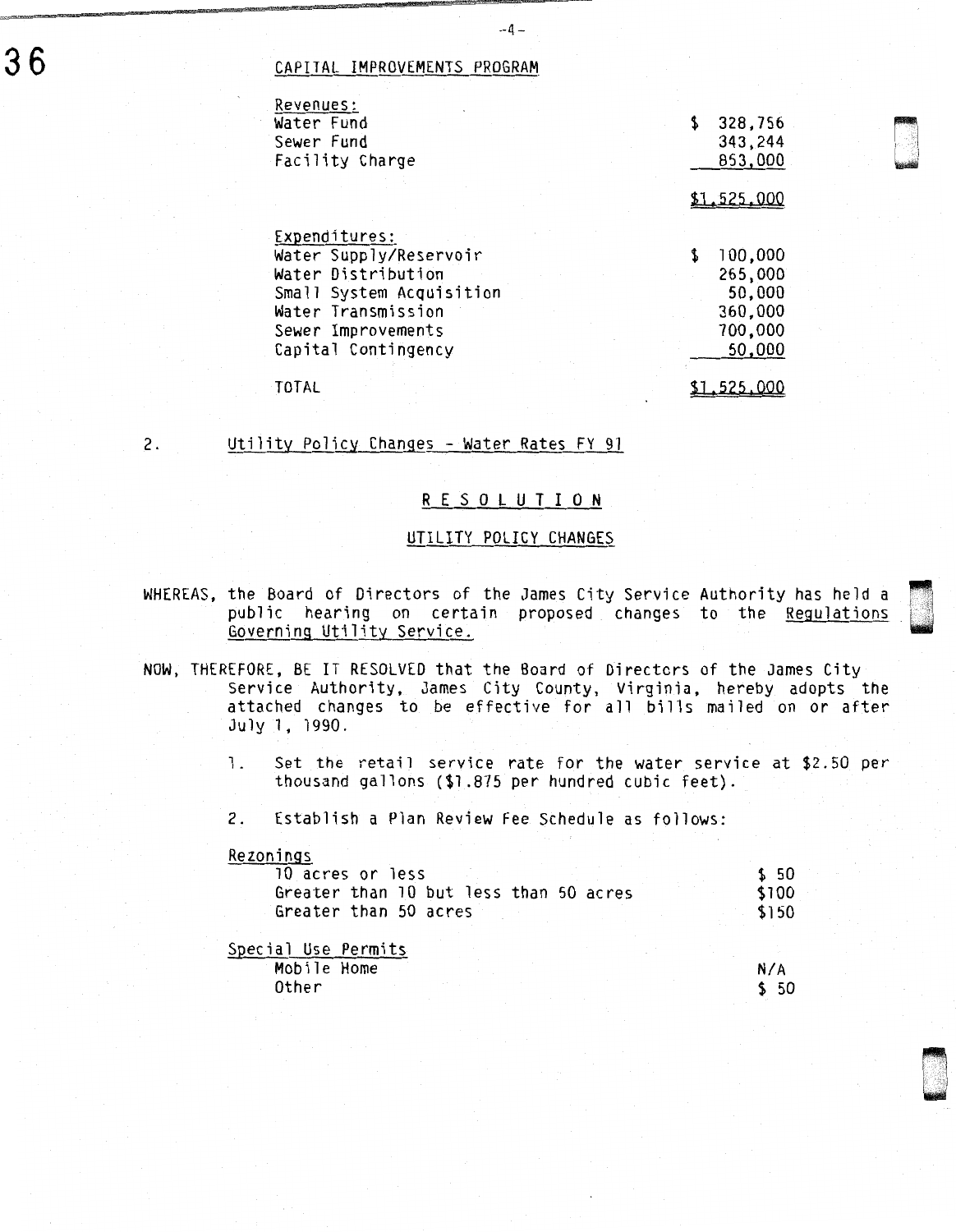|    | Site Plans<br>Residential Structures (Multifamily)<br>Business or Shopping Center<br>Amendment to an approved plan                                          | \$50<br>\$.50<br>\$25 |
|----|-------------------------------------------------------------------------------------------------------------------------------------------------------------|-----------------------|
|    | Master Plan Review                                                                                                                                          |                       |
|    | Initial Review                                                                                                                                              | \$75                  |
|    | Revision of plan                                                                                                                                            | N/A                   |
|    | Subdivision Plan Review                                                                                                                                     |                       |
|    | Plat review plus \$1 per lot over 15 lots.                                                                                                                  | \$25                  |
|    | Wastewater Pumping Station or Well Facility                                                                                                                 | \$100                 |
| 3. | Set system facility charges as follows:                                                                                                                     |                       |
|    | Meter Size<br>Charge                                                                                                                                        |                       |
|    | $5/8$ inch<br>$$1,500$ Min. - $$2,000$ Max. (See note below)                                                                                                |                       |
|    | Residential bath with three fixtures minimum charge is<br>Note:<br>\$1,500 and a charge of \$100.00 for each additional<br>fixture to a maximum of \$2,000. |                       |
|    | 4. Set the Late Payment Charge at 10% of balance due.                                                                                                       |                       |

#### BE IT FURTHER RESOLVED that

1. Discontinue Dedicated System Charge of \$1,500 minimum to \$1, 750 maximum.

3. Utility Policy Changes - Sewer Rates FY

#### R E S 0 L U T I 0 N

#### UTILITY POLICY CHANGES

- WHEREAS, the Board of Directors of the James City Service Authority has held a public hearing on certain proposed changes to the Regulations Governing Utility Service.
- NOW, THEREFORE, BE IT RESOLVED the Bbard of Directors of the James City Service Authority, James City County, Virginia, hereby adopts the attached change to be effective for all bills mailed on or after July 1, 1990.
	- 1. Establish a billing service charge of \$4.47 per bill.
	- 2. Set system facility charges as follows:

-5-

37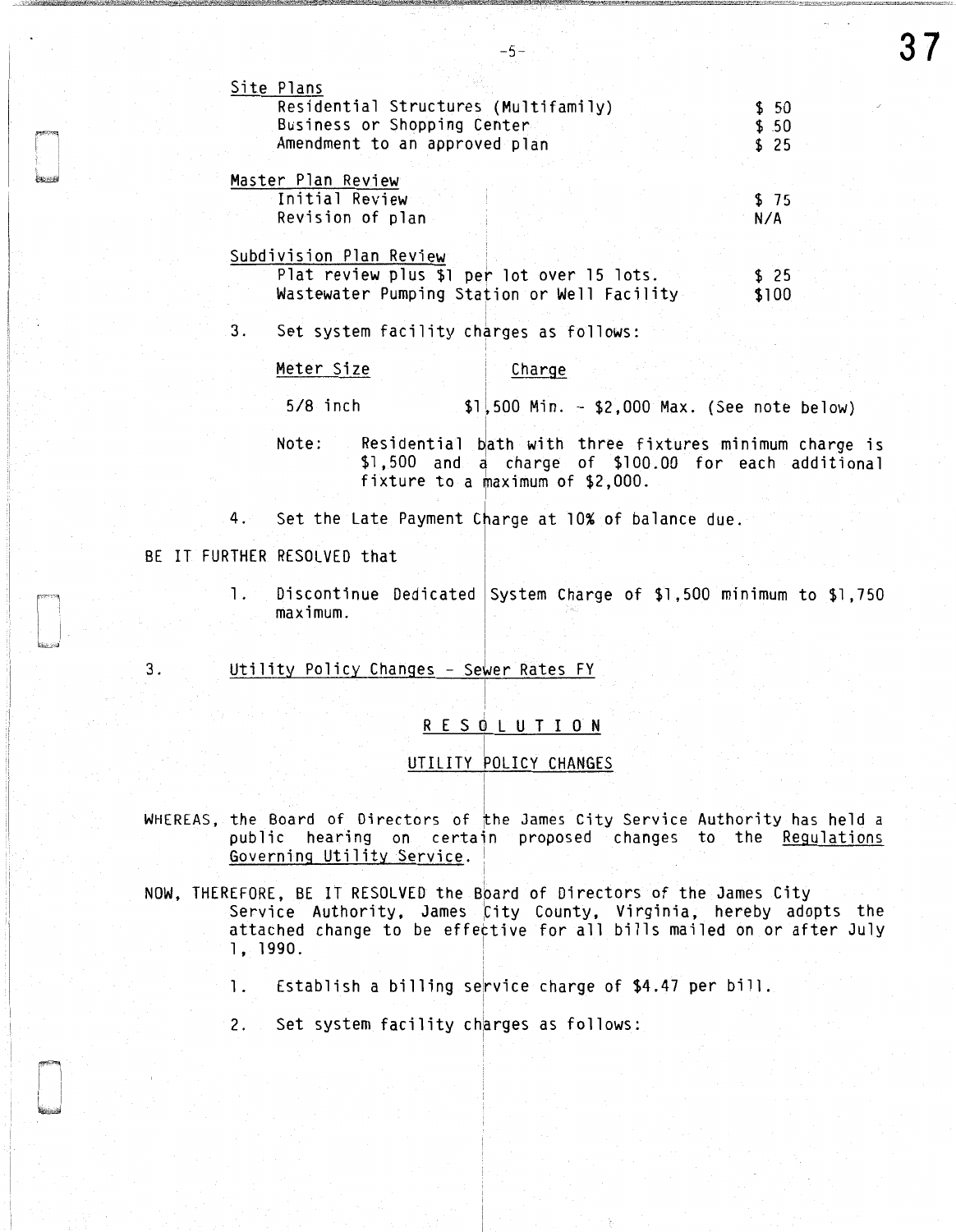Meter Size Charge

5/8 inch \$1 ,500 Min. - \$2,000 Max. (See note below)

- Note: Residential bath with three fixtures minimum charge is \$1,500 and a charge of \$100.00 for each additional fixture to a maximum of \$2,000.
- 3. Set grinder pump maintenance charge at \$600.00.
- 4. Set the late payment charge at 1% of balance due with a \$10.00 minimum.
- E. BOARD REQUESTS ANO DIRECTIVES None

Mr. Norment made a motion to adjourn.

The motion was approved by a unanimous voice vote.

The Board of Directors adjourned at 3:15 p.m.

- None<br>adjourn.<br>unanimous voice vote.<br>ned at 3:15 p.m.<br> $\sqrt{\frac{1}{100}}$  Monderly Monderly Monderly Monderly Monderly

.

(] . . .

Secretary l 377w u ...  $\mathcal{L} = \frac{1}{2}$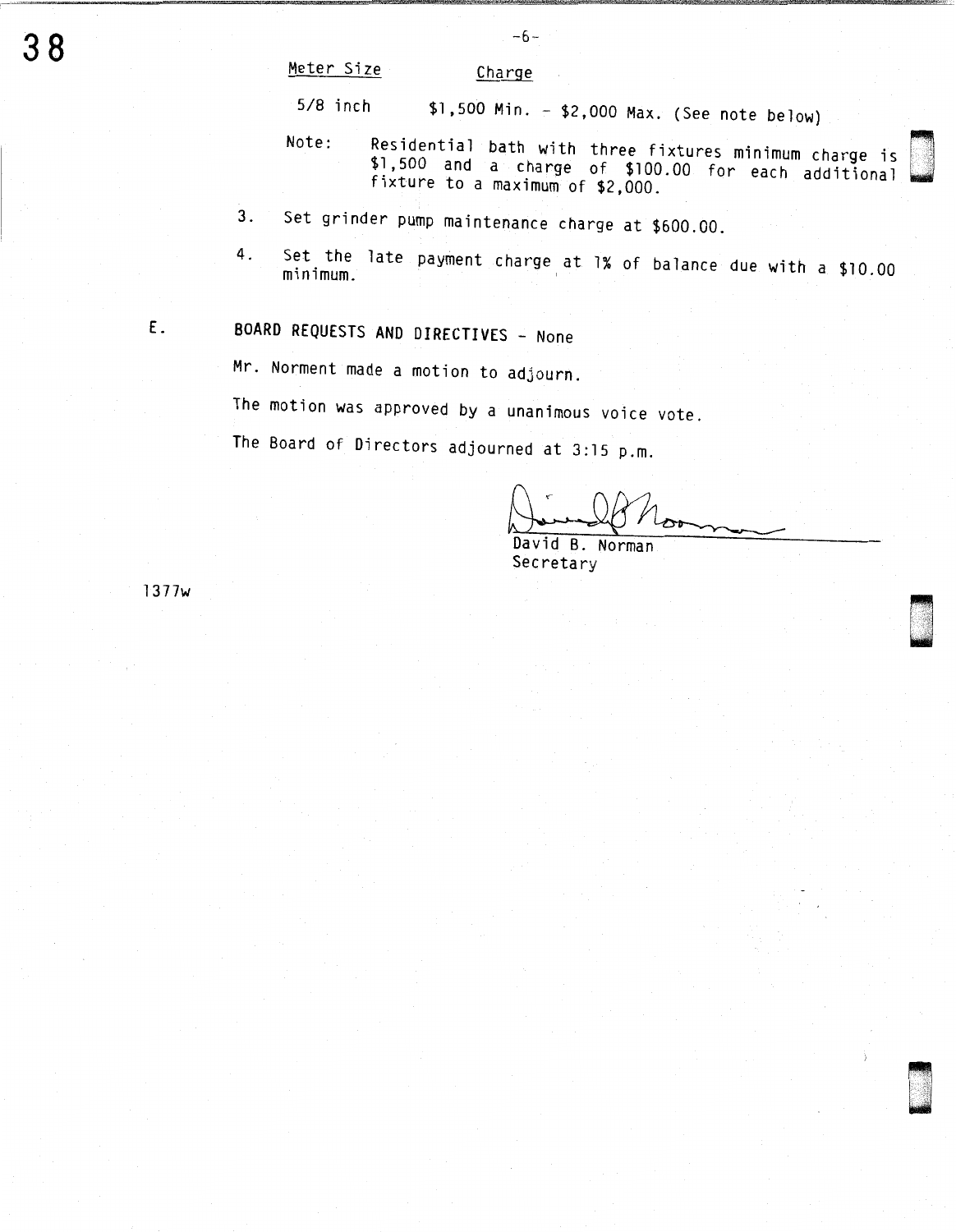#### (a) Metered water service

Commercial, industrial, institutional, multifamily residential, and single-family residential:

| Meter size<br>(inches)                            | Charge          | Meter size<br>(inches) | Charge           |
|---------------------------------------------------|-----------------|------------------------|------------------|
| 5-8 (See Note Below) \$ 1,500 Min. - \$2,000 Max. |                 |                        | \$24,000         |
| $3 - 4$                                           | 2,500<br>4,000  |                        | 37,500<br>75,000 |
| $1 - 1 - 2$<br>2                                  | 7.500<br>12,000 |                        |                  |

Note: Residential bath with three plumbing fixtures minimum charge is \$1,500 and a charge of \$100 for each additional fixture to maximum of \$2,000.

(b) Non-metered water service.

Where water is provided by an unmetered source, the following estimated charges shall be assessed:

| Activity, Use                                  | <u>Unit</u>           | Charge                         |                           |
|------------------------------------------------|-----------------------|--------------------------------|---------------------------|
| Single-family residences Each (See Note Below) |                       | $$1,500$ Min. $-$ \$2,000 Max. |                           |
| Single-family mobile homes Each                |                       | 1,500                          |                           |
| Mobile homes in parks                          | Each lot              | 1,500                          |                           |
| Two family, apartments and                     |                       |                                |                           |
| townhouses                                     | Each (See Note Below) |                                | 1,500 Min. - \$2,000 Max. |
| Schools (with showers)                         | Student               | 80                             |                           |
| Schools (without showers)                      | Student               | 50                             |                           |
| Motels and hotels                              | Room                  | 650                            |                           |
| Minimum                                        |                       | 2,500                          |                           |
| Manufacturing                                  | Msf                   | 300                            |                           |
| Minimum                                        |                       | 1,200                          |                           |
| Warehouses                                     | Msf                   | 100                            |                           |
| Minimum                                        |                       | 1,200                          |                           |
| Service stations                               | Each                  | 1,200                          |                           |
| Camping facilities                             | Each space            | 500                            |                           |
| Minimum                                        |                       | 1,200                          |                           |
| Restaurants                                    | Seat                  | 20                             |                           |
| Minimum                                        |                       | 1,200                          |                           |
| Commercial                                     | Msf                   | N-A                            |                           |
| Minimum                                        |                       | 1,500                          |                           |
| First                                          | 30,000 sq. ft.        | 500                            |                           |
| Next                                           | 10,000 sq. ft.        | 450                            |                           |
| Next                                           | 10,000 sq. ft.        | 400                            |                           |
| Over                                           | 50,000 sq. ft.        | 350                            |                           |
|                                                |                       |                                |                           |

Note: Residential bath with three plumbing fixtures minimum charge is \$1,500 and a charge of \$100 for each additional fixture to maximum of \$2,000.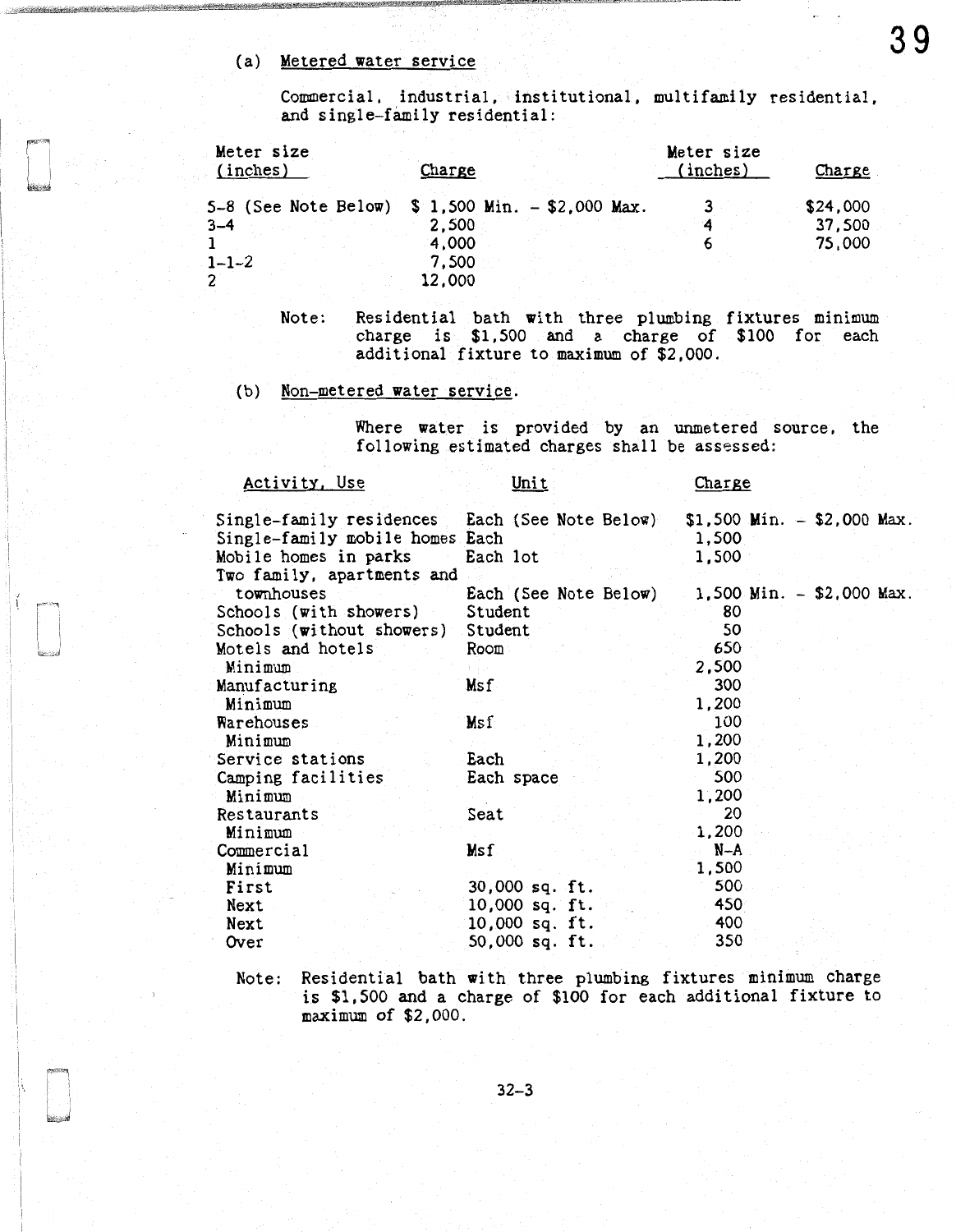The purpose of this charge is to defray in part the cost of providing force mains, pump stations, transmission mains, booster pumps, and other system facilities.

2. Local facilities charge. A local facilities charge of \$1,050 for each separate connection to public sewer shall be paid by each applicant who desires to secure wastewater service therefrom, which charge shall be paid prior to the approval of the application for service; provided, however, in any instance where satisfactory evidence shows that an applicant has paid the cost of installation of the local facility to which the connection is to be made, either by installing the local facility at his expense and then conveying the same to the Authority (or its predecessors) or by reimbursing the Authority (or its predecessors) for the cost of such local facilities, the local facilities charge shall be waived.

The purpose of this charge is to defray in part the cost of installing collection mains which are necessary to provide wastewater collection service to abutting properties and which have been provided at the expense of the Authority or persons, firms or corporations other than the applicant.

3. Grinder pump charge. A grinder pump charge of \$600 shall be paid for each separate connection to a grinder pump when the operation and maintenance of said residential grinder pump has been identified as the responsibility of the Authority prior to July l, 1989.

Residential grinder pumps not identified as a Authority responsibility and installed after June 30, 1989, shall not be maintained by the Authority and no grinder pump charge shall be assessed. The Authority shall not maintain nonresidential grinder pumps or other commercial pump stations unless such utility maintenance is deemed by the Authority to be in the interest of the public health or is necessary to protect the integrity of the system, or such facility is located within a designated Reservoir Protection Zone.

4. Service connection charge. A service connection charge shall be paid by each applicant for each new service connection prior to the approval of the application therefor, as follows:

Service installed by:

#### **Charge**

Developer, applicant

\$10 per connection inspection fee

Authority

40

Actual cost times 1.25, including overhead

The purpose of this charge is to defray the cost of installation or inspection of a service connection from the public sewer main in the street to the curb or property line.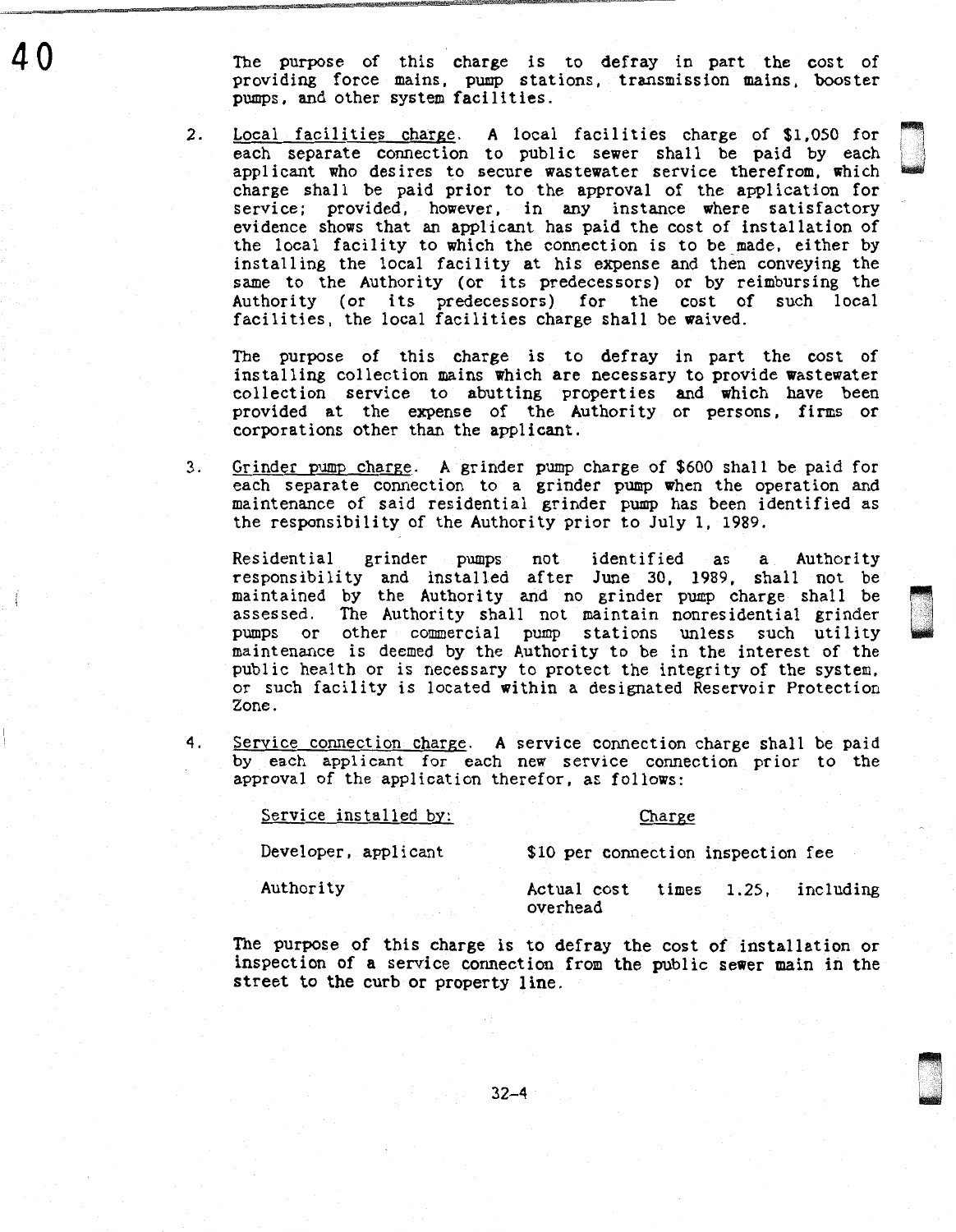| Manufacturing      | Msf           | 11.10 |
|--------------------|---------------|-------|
| Minimum            |               | 55.85 |
| Warehouses         | Msf           | 7.45  |
| Minimum            |               | 46.50 |
| Service stations   | Each          | 49.95 |
| Camping facilities | Each space    | 16.25 |
| Minimum            |               | 64.25 |
| <b>Restaurants</b> | Seat          | 4.95  |
| Minimum            |               | 55.85 |
| Commercial         | Msf           | 18.55 |
| Minimum            | 1,000 Sq. Ft. | 55.85 |
| Churches           | Each          | 40.65 |
| Swimming pools     | Sfe           | 40.65 |
| Laundromats        | Sfe           | 40.65 |

41

Others to be established when needed.

The purpose of this charge is to defray in part the cost of installing mains, valves, and fire hydrants which are necessary to provide water service to abutting properties and which have been provided at the expense of the Authority or persons, firms or corporations other than the applicant.

#### C. Water charges.

1. System facilities charge. A system facilities charge for water service to be furnished through each new separate service connection which is to be made to a public water main, regardless of who may have paid for the installation of the public water main to which the connection is to be made, shall be paid by each applicant for service prior to the installation of the water service connection, as follows:

Commercial, industrial, institutional, multifamily residential and single-family residential:

| Meter size<br>(inches)      | Charge                                 | Meter size<br>(inches) | Charge             |
|-----------------------------|----------------------------------------|------------------------|--------------------|
| $5-8$ (See Note)<br>$3 - 4$ | $$1,500$ Min. - $$2,000$ max.<br>2,500 |                        | \$24,000<br>37,500 |
| $1 - 1 - 2$                 | 4,000<br>7,500<br>12,000               |                        | 75,000             |

Note: Residential bath with 3 plumbing fixtures minimum charge is \$1,500 and a charge of \$100 for each additional fixture to maximum of \$2,000.

The purpose of this charge is to defray in part the cost of providing major supply, transmission main, booster pumping and distribution storage facilities.

> $32 - 6$ I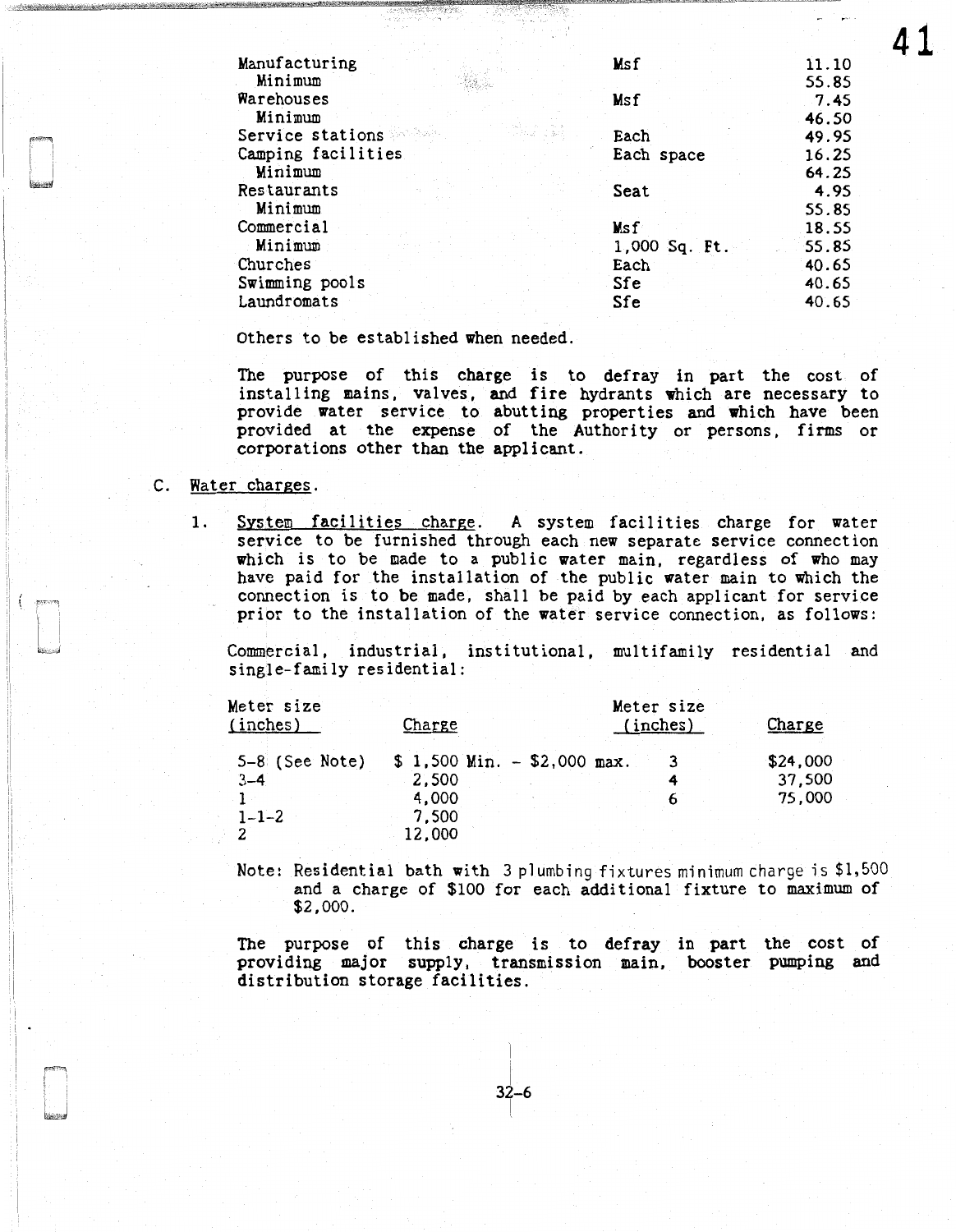42 2. Local facilities charge. A local facilities charge of \$1,300.00 for each separate connection to an existing water main shall be paid by each applicant who desires to secure water service therefrom, which charge shall be paid prior to the approval of the application for each applicant who desires to secure water service therefrom, which<br>charge shall be paid prior to the approval of the application for<br>service; provided, however, in any instance where satisfactory<br>evidence shows that an ap of installation of the local facility to which the connection is to be made, either by installing the local facility at his expense and then conveying the same to the Authority (or its predecessors) or by reimbursing the Authority (or its predecessors) for the cost of such local facility, the local facilities charge shall be waived.

> The purpose of this charge is to defray in part the cost of installing mains, valves and fire hydrants which are necessary to provide water service to abutting properties and which have been provided at the expense of the Authority or persons, firms or corporations other than the applicant.

3. Service connection charge. A service connection charge shall be paid by each applicant for each new service connection and meter installation prior to the approval of the application, as follows:

Installation of connection by:

#### Charge

Developer, applicant

\$10 per meter inspection fee

Authority

Actual cost times 1.25, including overhead

.

The purpose of this charge is to defray the cost of installation or inspection of a service connection from the water main in the street to the curb or property line and the installation of a meter either at the curb or pr or inspection of a service connection from the water main in the street to the curb or property line and the installation of a meter<br>either at the curb or property line or within the premises.

The service connection charge shall be waived provided the applicant has paid a local facilities charge and the water service 1 ine is not greater than 2 inches in diameter. In the event that the service connection charge is not waived, the local facilities charge will be applied against the service connection charge.

4. Retail service charge. Water service shall be based upon a commodity charge for all consumption, as follows:

| Volume                                  | Charge            |
|-----------------------------------------|-------------------|
| Per 1,000 gallons<br>Per 100 cubic feet | \$2.50<br>\$1.875 |

The purpose of the retail service charge is to defray all costs of providing water service for domestic, commercial and industrial uses and for firefighting purposes, including repayment of moneys borrowed to acquire or construct the water system; operation and maintenance; and renewals, replacements and extensions.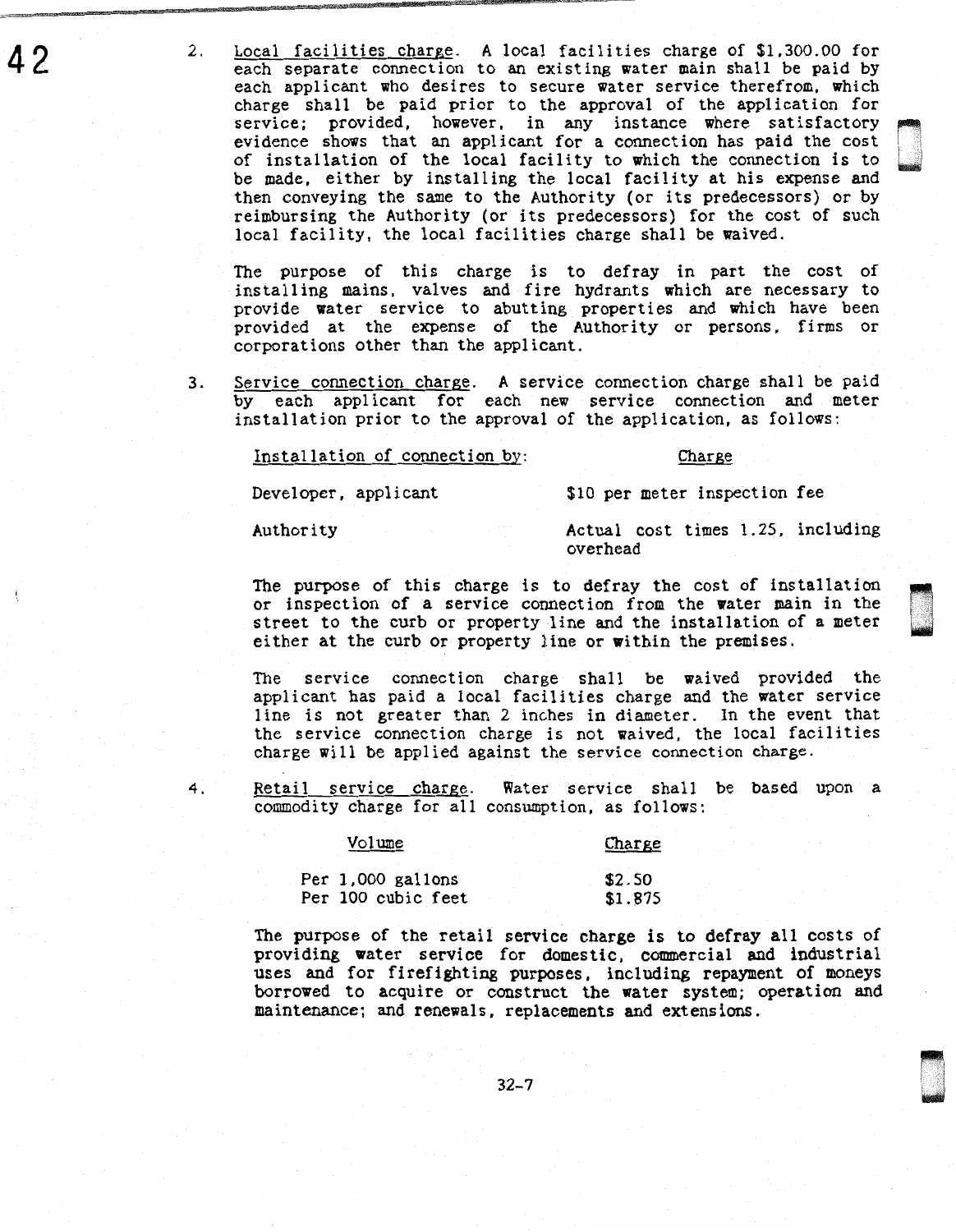D. Exceptions to local, system facilities charges. The provisions of Section 29 above shall be observed when there is a conflict between Section 29 and the provisions of Sections 32 (B) and 32 (C) above.

43

- E. Billing and account charges. The following charges shall be assessed for any customer billed by the Authority.
	- 1. Account charge. An account charge of \$10.00 (\$20.00 if the meter is read) shall be paid by each applicant for continuing service, whether for a new account or for a transfer of account, for water and-or wastewater service.

The purpose of this charge is to defray the cost incurred in clerical and bookkeeping activities, the turning on of services and-or meter reading required for each new account or transfer of account.

2. Transaction charge for late payment. A transaction charge for late payment of 10% of the balance due, shall be added to a bill in the event that the bill is not paid within thirty (30) days following the date thereof. All unpaid balances shall be assessed a carrying charge of three quarters of one percent (. 7596) per month of unpaid and overdue balances. This is equal to an effective annual interest rate of 9.38 percent.

The purpose of this charge is to defray the cost associated with the rebilling of accounts not paid on a prompt basis and carrying costs for delinquent accounts.

3. Restoration of service charge. Where service has been terminated on account of the non-payment of any bill, a restoration of service charge of \$30.00 (\$100.00 for a single service wastewater customer not on metered water service) shall be paid before service is restored, except as defined in Section 17 (A)(2).

The purpose of this charge is to defray the expenses of terminating and restoring service, including clerical and bookkeeping activities.

4. Meter test deposit. A test of a water meter shall be done at the request of a water customer upon payment of a meter test deposit as defined in Section 11. If the meter is found to be 3 percent or more fast then the deposit shall be refunded. If inoperable or 25 percent or more slow. the deposit shall be credited against a revised billing. The deposit shall be determined by meter size, as follows:

Meter size  $5-8" - 3-4"$ 1" and over Deposit \$15 \$65

5. Fire hydrant charge. For customer-requested hydrants installed under the provisions of Section 21, there shall be an installation cost of actual cost plus an allowance of 25 percent for overhead. The actual cost plus an allowance of 25 percent for overhead. applicant shall deposit with the Authority an estimated fee prepared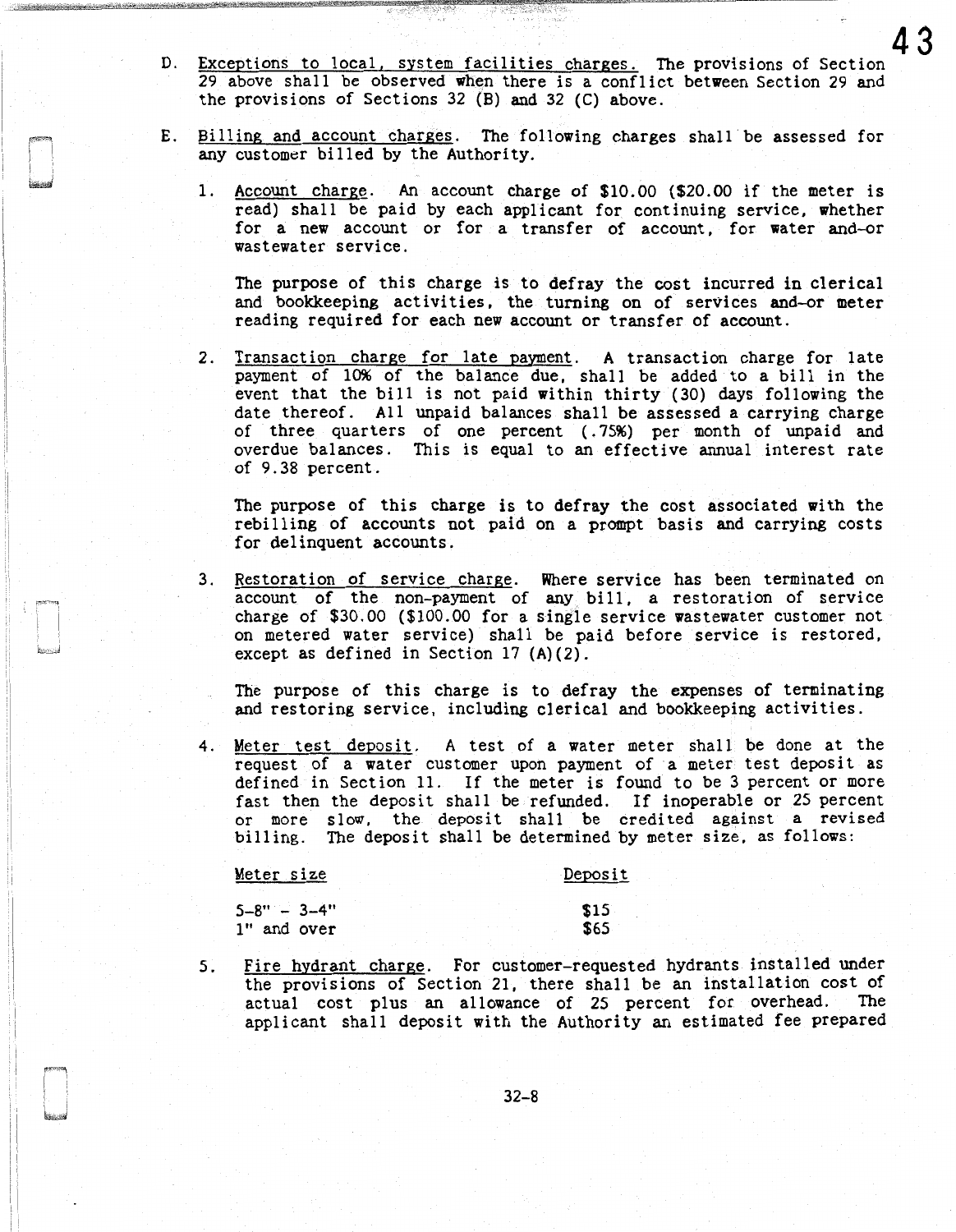by the Authority, subsequently adjusted at the completion of the

installation with costs exceeding the estimate billed or, in case the estimate exceeds the cost, refunded to the applicant.

The purpose of this charge is to assess to the user the cost installing fire hydrants for the benefit of the applicant.

Temporary water service charge. Under the provisions of Section 22, an applicant for temporary service shall pay, upon application, for the estimated costs of installing, replacing and removing the facilities which are required to furnish such services plus an allowance of 25 percent for overhead. The applicant shall receive a refund if the estimate exceeds the estimate. The applicant shall also pay service charges and all charges caused by a late payment or nonpayment. The applicant may also be required to post a deposit as

 $7<sub>1</sub>$ 

6.

Fire connection detector check meter charge. Fire connection<br>detector check meters shall be read and billed at least annually or on a more frequent basis, as determined by the Authority. Rates governing normal water usage shall be assessed.

Fire connection detector check meters monitor non-fire flow usage from a fire connection and there should be little or no water

- F. Multiple charges bills. All charges and fees above are in addition to charges and fees assessed and owed to Newport News Waterworks, the Hampton Roads Sanitation District, or any other private or municipal utility.
- G. No free service. There shall be no utility service provided to any customer without the assessment of service charges.
- H. Billing Service Charge. A billing service charge of \$2.07 shall be paid for each Newport News Waterworks customer receiving Authority sewer service. The purpose of this charge is to pay for fire hydrant rentals
- I. Plan Review Fee. The following charges shall be assessed for the appropriate plan. The purpose of this charge is to defray cost incurred for time used to provide engineer technical review.

Document

### Collection

**REZONINGS** 

| 10 acres or less                             |                |
|----------------------------------------------|----------------|
| Greater than 10, but less than<br>$50$ acres | \$ 50<br>\$100 |
| Greater than 50 acres                        | \$150          |